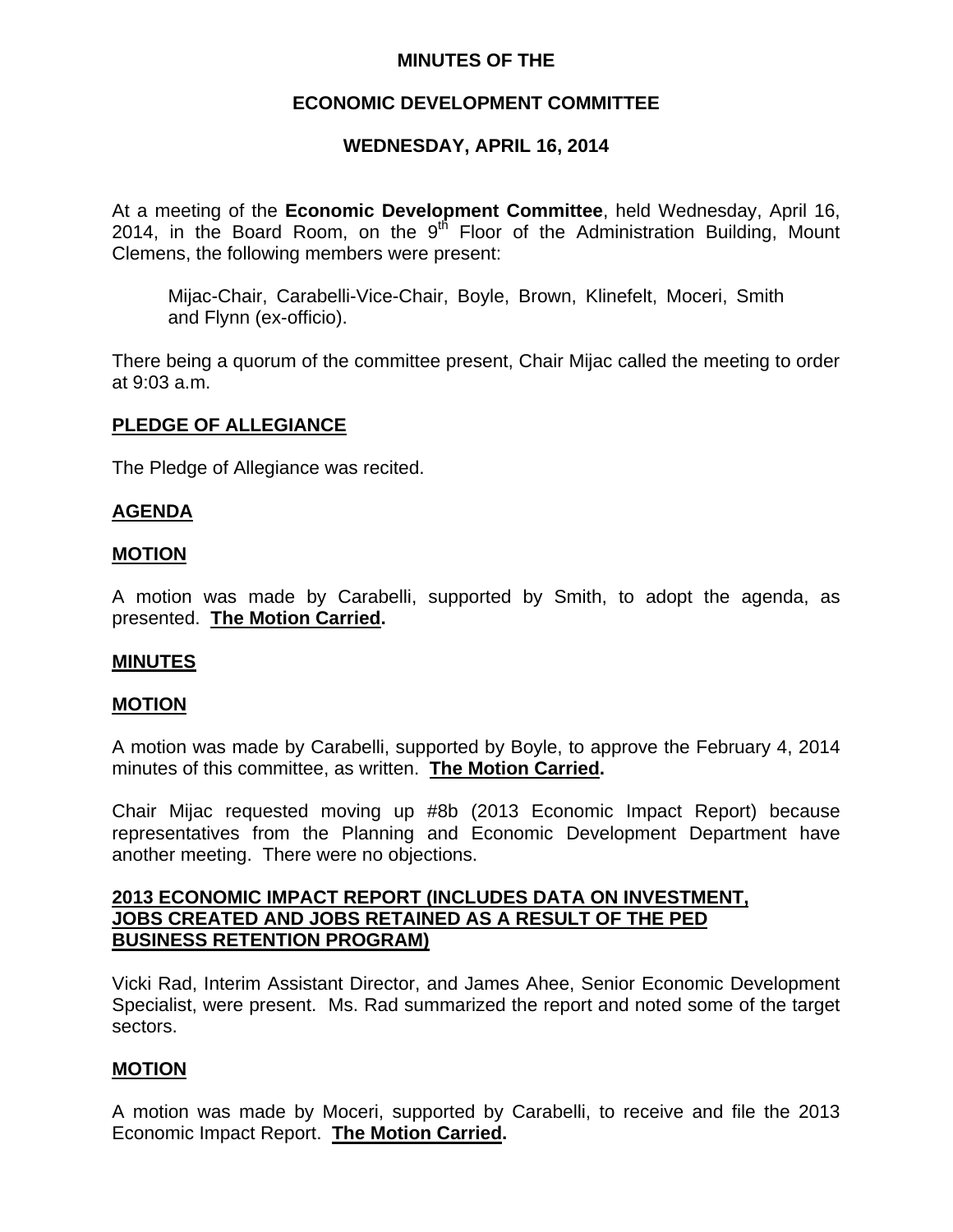# **UPDATE ON THE REGIONAL TRANSIT AUTHORITY (RTA)**

Roy Rose, Macomb County's representative, summarized the RTA's Year-end Report and highlighted some of their accomplishments for 2013 and plans for 2014.

Chair Mijac acknowledged Don Morandini, an RTA member candidate.

The following commissioners spoke: Carabelli, Flynn, Smith and Moceri.

### **MOTION**

A motion was made by Moceri, supported by Smith, to receive and file the update on the Regional Transit Authority. **The Motion Carried.** 

#### **PRESENTATION ON MAT2 TRAINING PROGRAM**

Chair Mijac introduced Tom Ruczynski, Senior Vice-President of Proper International Group. He congratulated them on receiving the Macomb Business Award for Workforce Development recently awarded by the County Executive. Mr. Ruczynski gave an overview of the MAT2 Training Program.

The following commissioners asked questions: Smith, Brown, Mijac, Moceri and Carabelli.

### **MOTION**

A motion was made by Moceri, supported by Carabelli, to receive and file the presentation on the MAT2 Training Program. **The Motion Carried.** 

### **MACOMB COUNTY PLANNING AND ECONOMIC DEVELOPMENT BROCHURES**

Andrew Kim, Director of Legislative Affairs, stated that brochures are available from the Planning and Economic Development Department and he asked commissioners to let him know if they would like copies.

### **SEMCOG COMPLETE ECONOMIC DEVELOPMENT STRATEGY FOR SE MICHIGAN**

Chair Mijac stated that SEMCOG is requesting public feedback.

Mr. Kim noted that the report has been reviewed by Planning & Economic Development regional directors and he asked commissioners to submit any feedback to him or directly to SEMCOG.

The following commissioner spoke: Mijac.